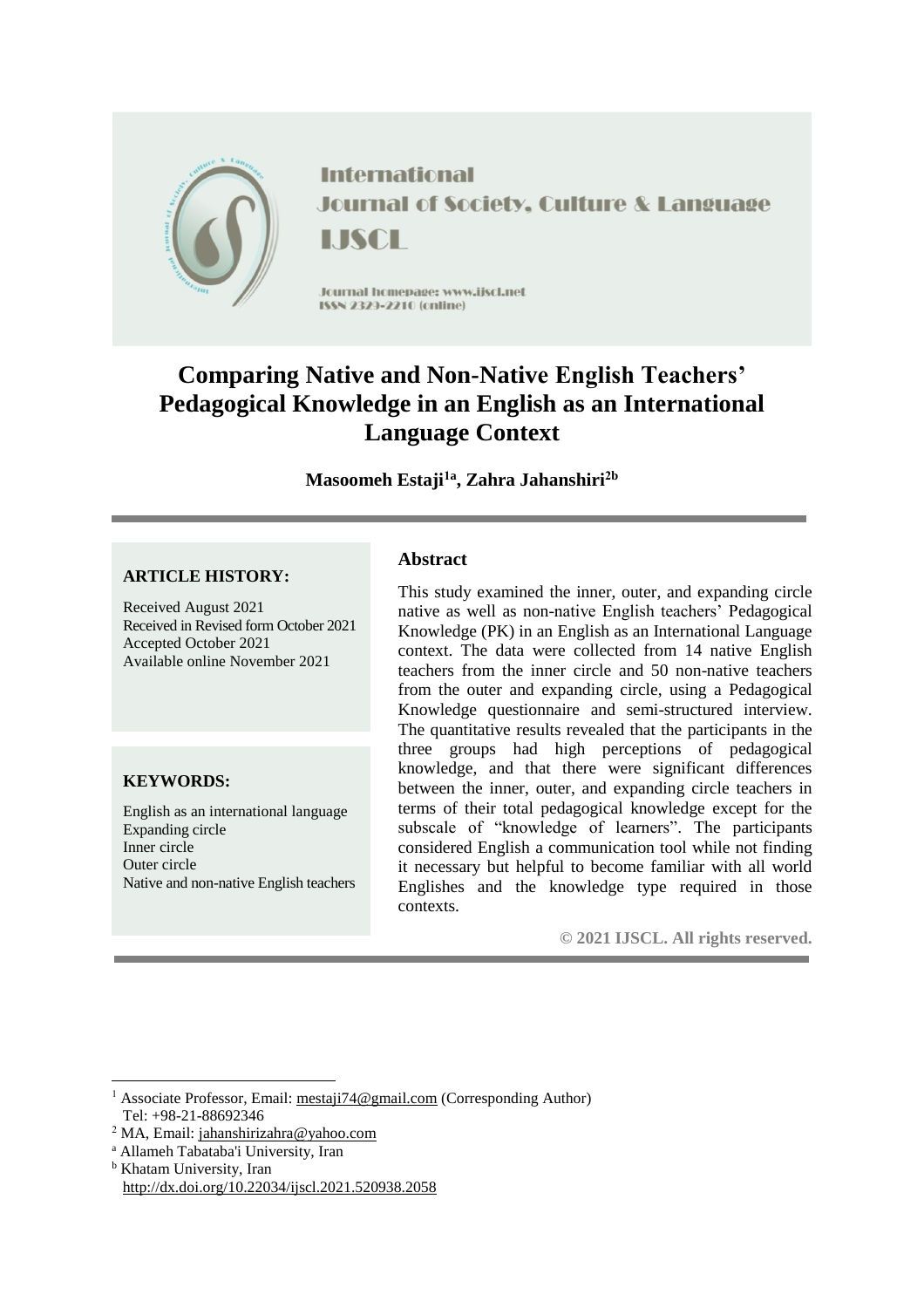# **1. Introduction**

ith the growing acceptance of English as a global language and changes in the way countries We find the growing acceptance of English as a global language and changes in the way countries respond to this global English (Lee, Lee, & Drajati, 2019), the traditional ELT models have been gradually weakening, and accordingly, the ownership of English has been questioned (Graddol, 2006). While English has quickly developed multifaceted relationships within the communities of speakers worldwide, different terms signifying present-day English as a global language have been proposed.

According to McKay (2010), these different terms are the reflections of different approaches offered by specialists in the field. One of the most prominent views that falls within the scope of the present research is English as an International Language (EIL). McKay (2010) refers to English as an International Language as an umbrella term, describing any instance of English use in interactions happening among people who are first or second language speakers of English, regardless of the fact that they may share the same culture. Another term close to EIL is World Englishes, which "aims to describe the phonological, grammatical, lexical, and pragmatic features of the current use of English as a factor of geographical region" (McKay, 2010, p. 89).

Kachru (1986) distinguishes three varieties of world Englishes in his description of the three concentric circles model. The first group comprises native English speakers in the innercircle who speak English as their first language, like those in the United States, Canada, the United Kingdom, and Australia. The second group includes non-native English speakers who are in the outer circle and utilize English as their second language, like those in India, Kenya, and Singapore. The last group, the expanding-circle, involves those nonnative speakers of English who employ English as a foreign language, like those in Korea, China, Egypt, and Japan.

Given that teachers are the fundamental agents in the success of any educational process, understanding native and non-native teachers' perceptions of pedagogical knowledge in teaching English as an International Language

context is urgently required. According to Shulman (1986, 1987), one of the essential qualities that any successful teacher must maintain is having a sufficient and up-to-date pedagogical knowledge base (Grieser & Hendricks, 2018). This important issue has been empirically investigated in different studies so far (e.g., Mathers, 2021; Soysal & Radmard, 2018; Wiens, Beck, & Lunsmann, 2020). Pedagogical Knowledge (PK) can be explained as the "accumulated knowledge about the act of teaching, including goals, procedures, and strategies that form the basis for what teachers do in classroom" (Mullock, 2006, p. 48). In teacher education, the concept of pedagogical knowledge has been identified with the term Pedagogical Knowledge Base (PKB), describing the underlying theories, belief systems, and thought processes behind a teacher's instructional performance (Gatbonton, 1999).

Following Shulman, other researchers in the English Language Teaching (ELT) domain have addressed the centrality of Pedagogical Knowledge Base (PKB) as a criterion involved in making teacher recruitment decisions (e.g., Akbari & Dadvand, 2014). Despite the frequent use of English in various contexts as an international language, little attention has been paid to the pedagogical knowledge of English language instructors (Elbaz, 1981; Gatbonton, 1999; Mullock, 2006). Furthermore, investigating native and non-native teachers' perceptions of teaching English as an international language context is of paramount importance (Lee et al., 2019; Tajeddin, Atai, & Shayeghi, 2019); hence, this study has concentrated on comparing native and nonnative English teachers' perceptions of pedagogical knowledge, based on the Kachru's model in the context of EIL.

## **2. Theoretical Framework**

In the past decades, English has spread globally in such a way that has not happened to any other language in any period of time (Crystal, 2004; Jenkins, 2006). English has been nativized in countries where it was once the second language and had major roles in the lives of its bilingual speakers. According to Jenkins (2003), there have been attempts to give a comprehensive description of this phenomenon, and the growth of English has been discussed and conceptualized by many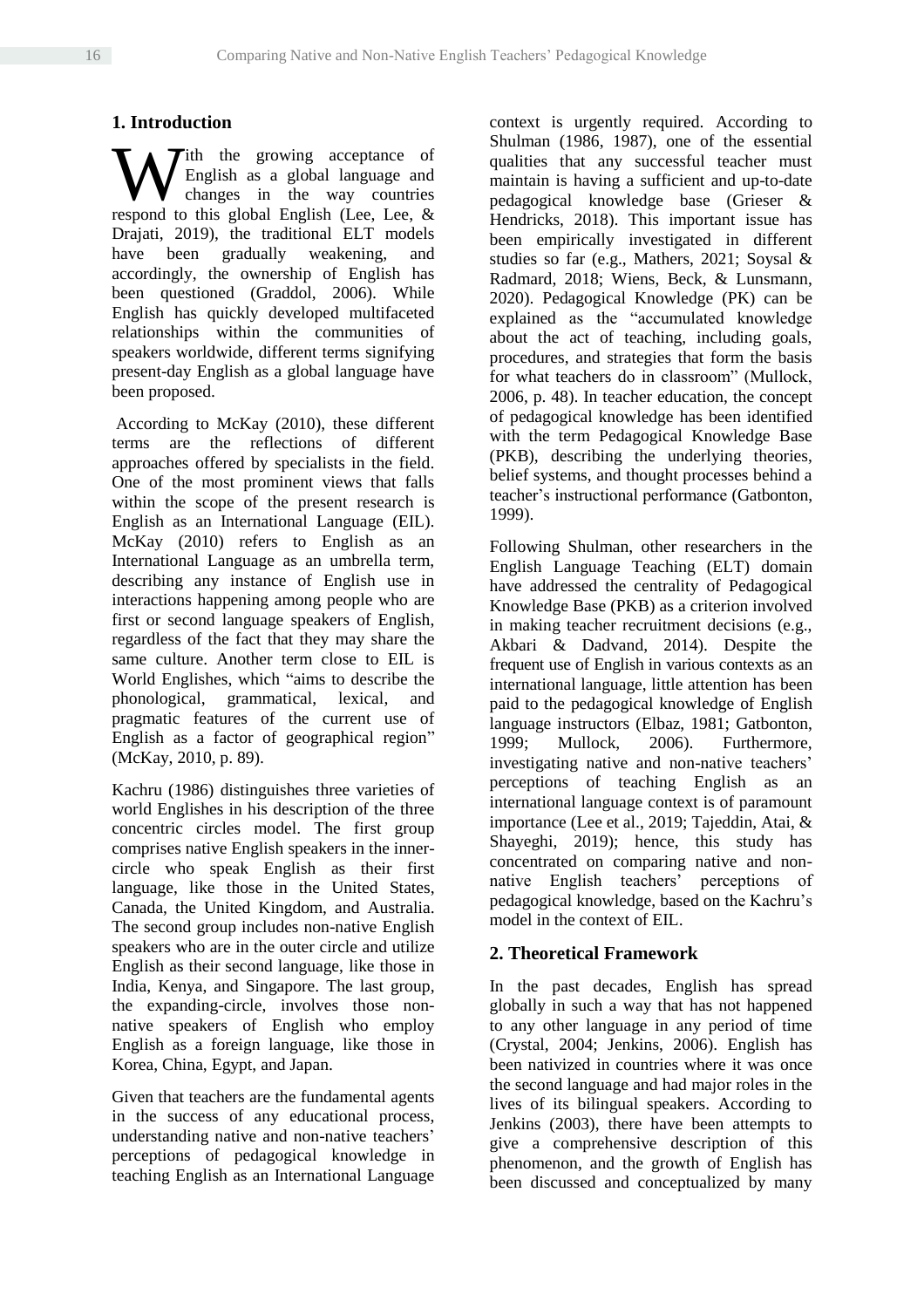specialists to date, including Kachru's (1985) three concentric circles model of World Englishes, McArthur's (1987) circle of world English, Modiano's (1999) centripetal circles of international English, Strevens' (1980) world map of English, as well as the Görlach's (1990) circle model of English. From among these models, the Kachru's world Englishes model (1985), distinguishing three English varieties in the inner, outer, and expanding circle countries, has been considered the most useful and influential one.

In the traditional models of English language pedagogy, teachers were obsessed with providing the students with only the native speaker English varieties since they were regarded as the ideal, legitimate, and esteemed ways of producing language by English learners. In the instructional context of English as an International Language, language instructors' practices must be informed by their sufficient knowledge of the diverse English varieties that exist (Lee, 2019). By considering the global spread of English, it is more effective if teachers equip students with the knowledge of other less-attended-to, but equally important, varieties besides the nativespeaker varieties. As pointed out by Llurda (2004), in more modern approaches to ELT, nonnative English teachers are ascribed equal or even more significance compared with native speaker English teachers. It has been argued that since nonnative speaker English teachers have gone through the same processes of learning English as an international language as their students, they can be a better role model for effective English language learning of their students.

In one's PK, the knowledge of content and pedagogy are mixed to enhance the better realization of how specific issues, challenges, and topics are presented, organized, and modified with respect to the different and sometimes unique needs, interests, and ability levels of learners, and how they are prepared for teaching (Shulman, 1987). In this regard, Shulman (1986, 1987) evinced that teachers' pedagogical knowledge is a pivotal element of teachers' instructional effectiveness, which is expected to be attained by successful teachers (Worden, 2019). To understand PK, various scholars have divided PK into smaller conceptual units such as the knowledge of

language, content, context, teaching, students, professional self, technology, assessment/testing,<br>self-reflection, classroom management. self-reflection, classroom management, planning, and the knowledge of curriculum (Jahanshiri, 2018; Dadvand, 2013; Gatbonton, 2008; Mullock, 2006).

The most influential theoretical framework of teacher's knowledge was proposed by Shulman in 1987. Based on his examination of a group of secondary school teachers for their knowledge development, he introduced a teacher's knowledge model, including the seven components of:

- 1. Subject Matter Content Knowledge: It relates to the teacher's knowledge of the main concepts, ideas, facts, and relations within a specific subject discipline.
- 2. Pedagogical Content Knowledge (PCK): It pertains to the teacher's ability to make a point more understandable to students through using explanations, examples, analogies, and illustrations.
- 3. Curricular Knowledge: It has to do with the teacher's knowledge of a given instructional program and its content materials and input to teach a specified set of topics to learners at a certain level of ability.
- 4. General Pedagogical Knowledge: It is concerned with the teacher's knowledge of general skills, rules, and procedures, which are applicable to the teaching and learning of any subject matter.
- 5. Knowledge of Educational Aims, Objectives, and Purposes.
- 6. Knowledge of Learners: It is defined as the teacher's knowledge of learners' psychological, cognitive, social, educational, and personal features, interests, needs, and abilities.
- 7. Knowledge of Other Subject Content: This knowledge attends to the teacher's knowledge of content, which is not within the scope of the subject that the instructor is teaching.

Several attempts have been made to examine teachers' pedagogical knowledge (e.g., Malva, Leijen, & Baucal, 2020; Mathers, 2021; Soysal & Radmard, 2018; Wiens, Beck, & Lunsmann, 2020). In a seminal study, Gatbonton (2000) explored the patterns of knowledge that experienced second language (L2) teachers used during their instruction. She was also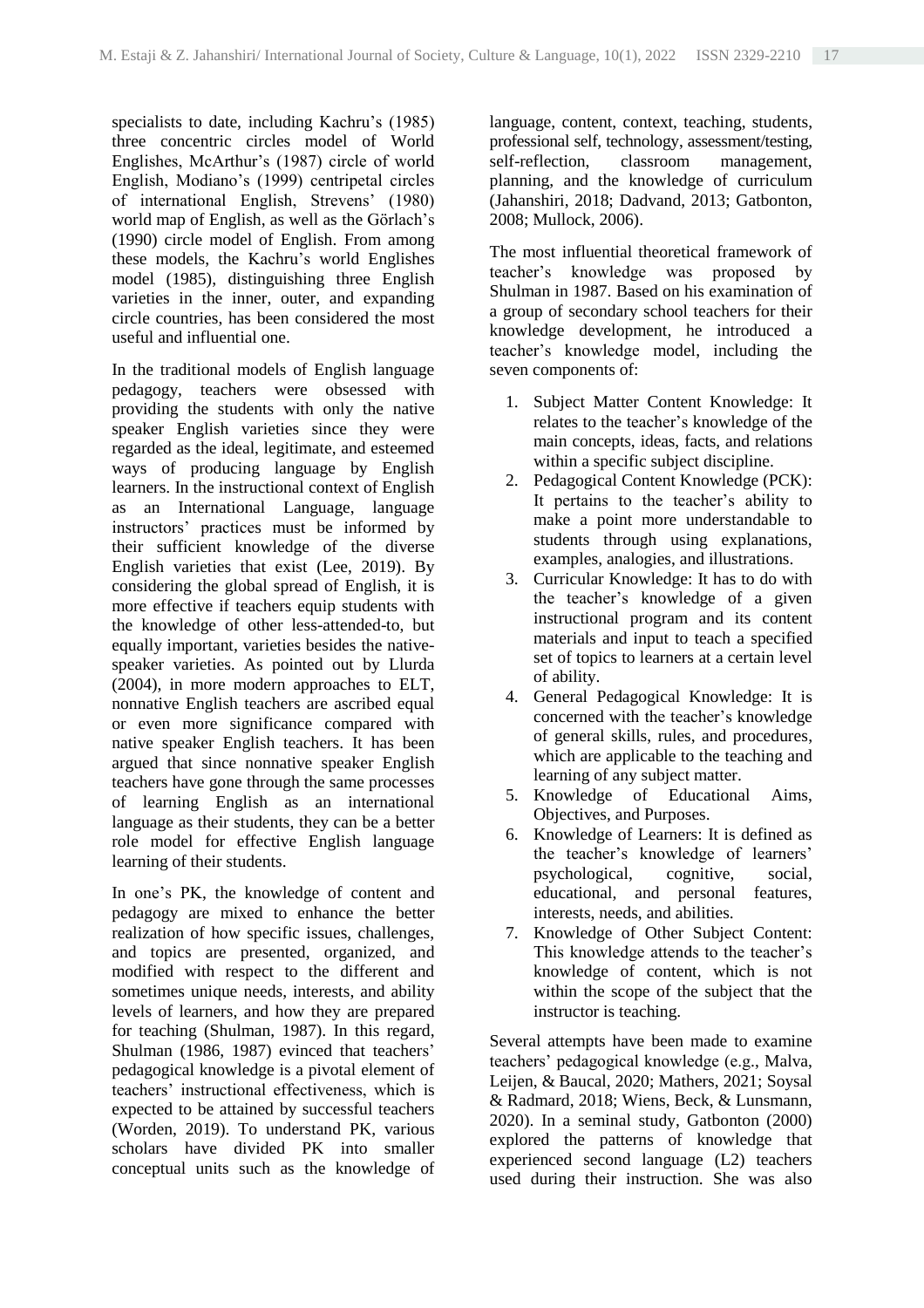interested in identifying whether there was any consistency in the use of these patterns by the instructors. Through employing the stimulated recall technique for two sets of experienced teachers (N=7) in Canada, the researcher uncovered 21 categories of pedagogical knowledge reported to be used by the respondents. The most frequently used category was Language Management. This category was followed by the Knowledge of Students, Procedure Check, Progress Review, Beliefs, and Note Student Reaction/Behavior.

Mullock (2006) also replicated Gatbonton's research by utilizing a similar research design. However, the four teachers taking part in the study of Mullock showed diverse real-life contexts, as they were teaching general, advanced, and business English for Cambridge Advanced Certificate programs in Australia. The outcomes of this study were largely in line with the results of Gatbonton's study. The category identified by Mullock (2006) to be the main one was Language Management. The other categories in descending rank order were the knowledge of students, procedure check, progress review, and noting the student reaction/behavior.

Reves and Medgyes (1994) conducted a good sample study of the discrepancies between the perceptions of native and non-native Englishspeaking teachers. In their survey study, 216 native and non-native English-speaking instructors were targeted from ten countries. They hypothesized that native and non-native teachers differed in their instructional practices because of their language proficiency levels. The findings of their study evinced that native and nonnative teachers held different attitudes toward their instructional practices. The majority of the nonnative teachers believed that they faced challenges with regard to some linguistic aspects such as vocabulary, pronunciation, and fluency, and these challenges, in turn, affected their actual teaching in a negative way.

In a recent study examining the professional development of a group of English instructors in Thailand, Prabjandee (2020) investigated if teachers' perceptions of the Global Englishes language teaching (GELT) can be modified. To collect data, field notes, a questionnaire, and teacher reflections were employed, and the results revealed that the teachers provided positive feedback for the activities; however, there was a slight change in their attitudes toward GELT. Teachers' own experiences in different contexts show that acceptance of the EIL approach and the ways of English use are very important, which is in line with Llurda's (2009) concern. To address this issue, the current research sought to scrutinize the perceptions and views that both English language learners and teachers hold toward teaching EIL. Put it simply, this study attempted to address two research questions.

- 1. What are the inner, outer, and expanding circle native and non-native teachers' perceptions of pedagogical knowledge, in the teaching English as an international language context?
- 2. Are there any significant differences between the inner, outer, and expanding circle native and non-native English teachers' perceptions of pedagogical knowledge in the teaching English as an international language context?

# **3. Methodology**

## **3.1. Participants**

As for the participants, 64 (out of 100) native (inner-circle) and non-native (outer and expanding circles) English teachers took part in the first phase (questionnaire) of this study. From among the participants, there were 14 native English teachers who were selected from the United States, Canada, the United Kingdom, and Ireland (inner-circle), and 50 non-native instructors who were selected from Hong Kong, Malaysia (Outer circle, 14), Iran and Turkey (expanding circle, 36). The age range of the participants was about 20-45 years. Their level of education varied from high school to Ph.D., and they were all majored in English-related fields such as; English translation, literature, teaching English, and linguistics. These participants were all chosen from English-related majors in order to minimize and control the variability of their background knowledge. They were both males and females, teaching mostly at intermediate levels in different English language institutes. The sampling strategy employed for finding access to the participants was convenience sampling, and the selected participants were notified of the voluntary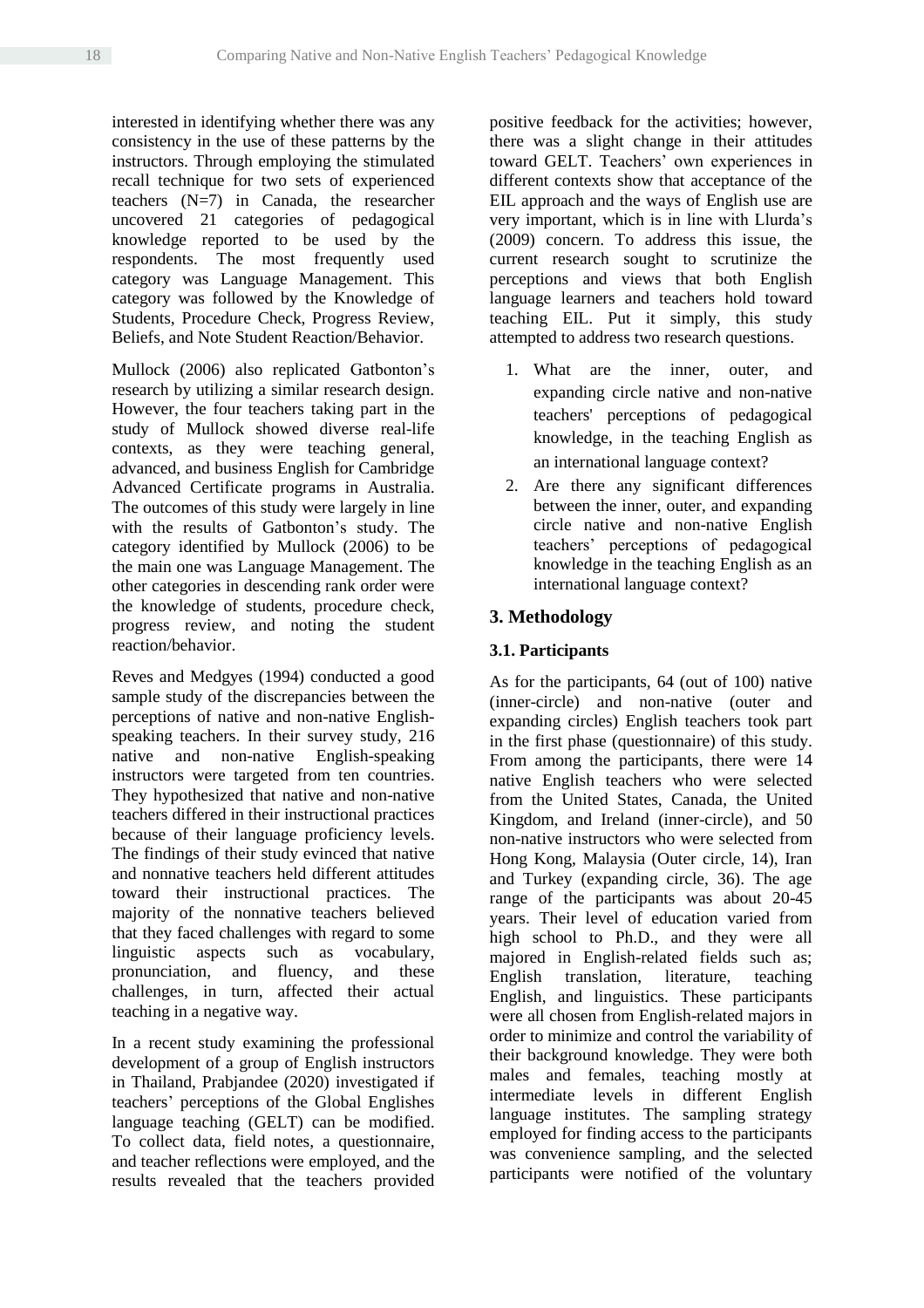basis of their cooperation in the present study (Dörnyei & Csizér, 2012).

### **3.2. Instrumentation**

#### *3.2.1. The Teacher's Pedagogical Knowledge Questionnaire*

This scale, designed by Dadvand (2013), was employed to evaluate the participants' degree of pedagogical knowledge. The criterion for the selection of this questionnaire was its high frequency of use. This questionnaire included two parts. The first part of the questionnaire intended to gather demographic information of the participants. The second part of the questionnaire consisted of 50 items aiming to determine the teachers' pedagogical knowledge. This questionnaire entailed the nine components of (a) knowledge of the subject matter, (b) knowledge of learners (c) knowledge of second language teaching, d) knowledge of second language learning, (e) knowledge of assessment/testing (f) knowledge of classroom management assessed, (g) knowledge of educational context, (h) knowledge of equity and diversity, and finally (I) knowledge of (professional) self. All of the 50 items were close-ended, identifying the participants' responses on a five-point Likert scale varying from "1" (not at all) to "5" (to a great extent). As for the scoring of the questionnaire items responses, the highest score a participant could obtain in this questionnaire was 250, and the lowest was 50.

#### *3.2.2. The Follow-up Interview*

Some other parts of the data in this study were collected from running semi-structured interviews with both the native and non-native teachers. The aim of these interview sessions was to provide the teachers with an opportunity to explain their attitudes toward the items of the questionnaire more clearly and comprehensively, resulting in the triangulation of the data results. The interview questions were developed by the researchers of the study. Next, three language experts in the field of applied linguistics examined the purposes, as well as the appropriateness of language and content of the interview questions. There were eight interview questions that focused on the areas pertaining to the native and non-native English teacher's perceptions of pedagogical knowledge, the necessary knowledge for effective teaching, where this necessary

knowledge has come from, the importance of learning all varieties of World Englishes, and its impact on teachers' pedagogical practices. The interviews took around 20 to 30 minutes for each interviewee. They were held via Skype and were recorded during the video, and voice calls and voice messages.

## **3.3. Data Collection and Analysis**

Several steps were taken to carry out this sequential explanatory mixed-methods research study. The data were gathered by employing a close-ended items scale (Dadvand, 2013) and holding semi-structured interview sessions with the participants. To elaborate on these two data collection phases, first, the data were collected from the participants through responding to the questionnaire. Subsequently, a sub-group of the participants took part in the semi-structured interview sessions aimed to triangulate the findings obtained in the first phase of the study. Before distributing the questionnaire among our main participants, the questionnaire went through a pilot-phase analysis with 30 native and nonnative English teachers. This action was taken to ensure the reliability of the scale. After ensuring its reliability, an online version of the questionnaire was created through Google forms and emailed to many native and nonnative English teachers along with a message to inform them of the study purpose and the voluntary basis of their cooperation.

In the main phase of the study, 64 native and non-native English teachers belonging to the inner, outer, and expanding circle countries, filled out the scale. The quantitative data were analyzed through SPSS software. Afterward, the participants, who showed their inclination and consent to participate, were asked to take part in an interview. At this stage, nine (three participants from each circle) native and nonnative English teachers were interviewed. As mentioned, each interview took 20 to 30 minutes to be conducted, and all interview sessions were recorded by means of Skype, video and voice call, and voice messages. At the end, the interviews were transcribed, summarized, categorized, coded, and then analyzed. Qualitative data analysis was done inductively, as the codes and themes emerged completely from the data and were not based on any pre-specified theoretical framework. All the qualitative data analyses were done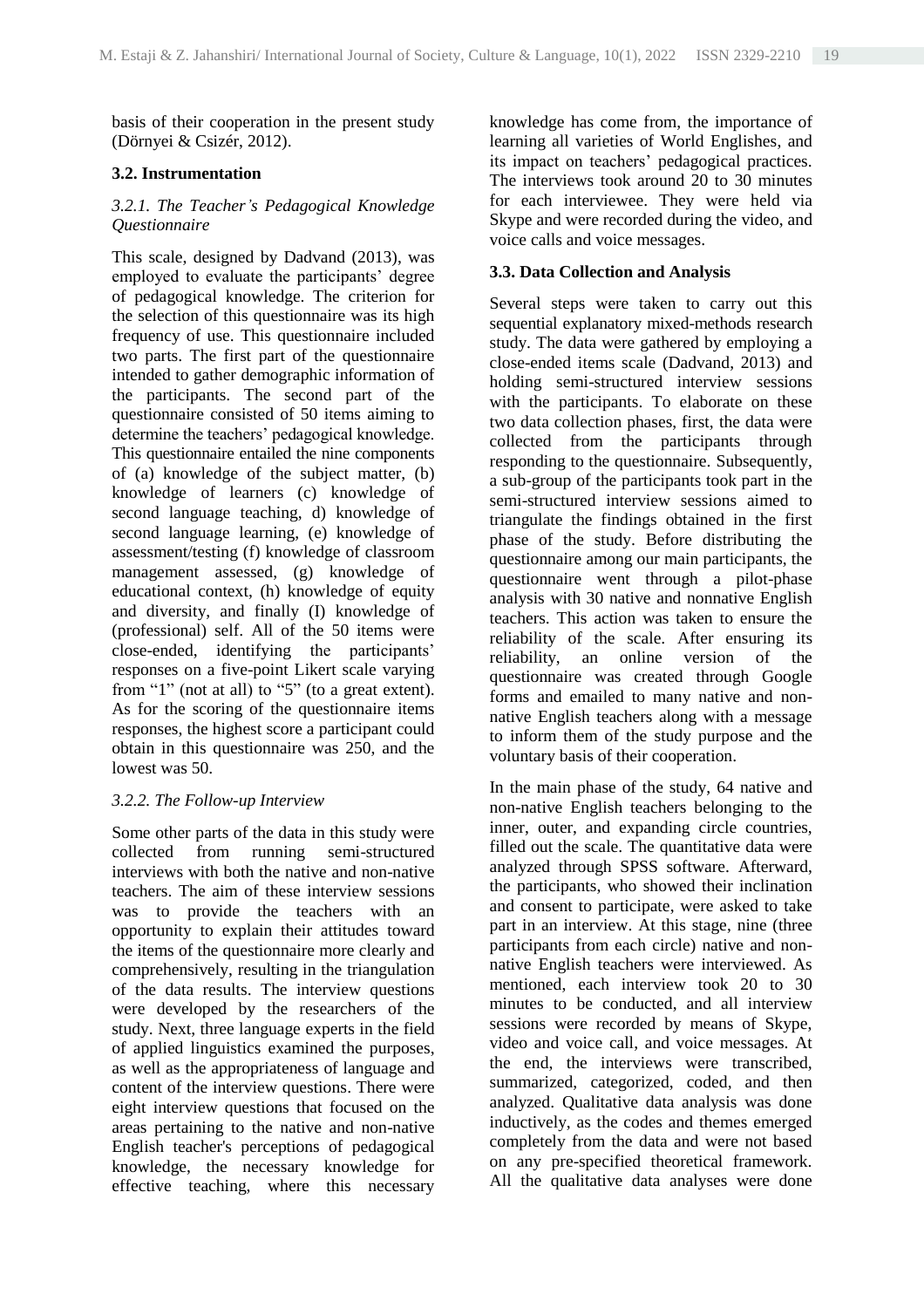manually. The codes were initially analyzed jointly by the present study researchers. Subsequently, an expert in the field with sufficient knowledge of qualitative data analysis independently analyzed the whole dataset again, which demonstrated full agreement between the two groups of coders and approved the inter-coder agreement in this study. Besides, to ensure the credibility of the findings (Nassaji, 2020), three of the participants were randomly asked to check the linguistic and content appropriateness of the codes and themes against the actual statements and data provided by the participants. Based on this member checking/participant validation technique, it was found that all of them approved the credibility and confirmability of the obtained codes and themes. To increase the dependability of the data and findings (Nassaji, 2020), all the data collection and analysis procedures were explained in sufficient detail so that by following them, future researchers will arrive at results and interpretations similar to those presented in this study.

### **4. Results**

#### **4.1. The Native and Non-native Teachers' Perceptions of Pedagogical Knowledge**

In order to answer the first research question, it was required to calculate the observed mean total score of the participants of each native speaker group for each subscale and the total<br>scale of the pedagogical knowledge scale of the pedagogical knowledge questionnaire.

To begin with, the descriptive statistics of the three groups of the teachers (belonging to inner, outer, and expanding circles) with regard to the total scale and subscales of the pedagogical knowledge questionnaire were computed (Table 1). Then, skewness and kurtosis ratios were computed by dividing the kurtosis and skewness values by their standard errors. For those ratios within -+1.96, the one Sample t-test was run; for those ratios beyond -+1.96, the one-sample Wilcoxon Signed Ranks test was run. All these statistics are presented for each subscale/total scale under separate headings in the following table.

#### **Table 1**

*Descriptive Statistics for Each Subscale and Total Scale of the PK Questionnaire across the Groups*

|           |                    | N  | <b>Mean</b> | <b>Std. Deviation</b> |         | <b>Skewness</b> |         | <b>Kurtosis</b> |
|-----------|--------------------|----|-------------|-----------------------|---------|-----------------|---------|-----------------|
|           |                    |    |             |                       |         | Std.            |         | Std.            |
| Group     |                    |    |             |                       |         | <b>Error</b>    |         | Error           |
| Expanding | *Subject.Matter    | 36 | 55.11       | 9.52                  | .98     | .39             | $-.31$  | .76             |
|           | Learners           | 36 | 34.88       | 4.55                  | .16     | .39             | $-.39$  | .76             |
|           | <b>SLT</b>         | 36 | 14.38       | 2.88                  | .58     | .39             | $-1.10$ | .76             |
|           | $*SLL$             | 36 | 25.44       | 4.62                  | .90     | .39             | $-.77$  | .76             |
|           | Assessment         | 36 | 15.97       | 3.01                  | .74     | .39             | 1.35    | .76             |
|           | Class.Management   | 36 | 8.19        | .85                   | .47     | .39             | 1.37    | .76             |
|           | Edu.Context        | 36 | 7.55        | 1.20                  | .32     | .39             | 1.82    | .76             |
|           | Equity             | 36 | 11.16       | 1.73                  | $-.27$  | .39             | 1.51    | .76             |
|           | Self               | 36 | 7.36        | 1.51                  | .59     | .39             | $-.83$  | .76             |
|           | Total.Ped          | 36 | 180.08      | 24.84                 | .88     | .39             | $-.70$  | .76             |
|           | Valid N (listwise) | 36 |             |                       |         |                 |         |                 |
| Outer     | *Subject.Matter    | 14 | 71.50       | 9.44                  | $-1.47$ | .59             | 1.85    | 1.15            |
|           | Learners           | 14 | 37.00       | 5.30                  | $-.02$  | .59             | $-1.28$ | 1.15            |
|           | <b>SLT</b>         | 14 | 17.21       | 2.32                  | $-.60$  | .59             | .23     | 1.15            |
|           | <b>SLL</b>         | 14 | 30.92       | 3.87                  | $-.87$  | .59             | .47     | 1.15            |
|           | Assessment         | 14 | 21.35       | 3.31                  | $-.79$  | .59             | .18     | 1.15            |
|           | Class.Management   | 14 | 9.14        | .94                   | $-.95$  | .59             | .34     | 1.15            |
|           | *Edu.Context       | 14 | 9.21        | 1.25                  | $-1.84$ | .59             | 2.83    | 1.15            |
|           | Equity             | 14 | 13.07       | 2.01                  | $-.90$  | .59             | $-.45$  | 1.15            |
|           | *Self              | 14 | 8.85        | 1.46                  | $-1.27$ | .59             | .34     | 1.15            |
|           | *Total.Ped         | 14 | 218.28      | 23.45                 | $-1.25$ | .59             | 1.42    | 1.15            |
|           | Valid N (listwise) | 14 |             |                       |         |                 |         |                 |
| Inner     | *Subject.Matter    | 14 | 72.21       | 9.77                  | $-1.47$ | .59             | 1.66    | 1.15            |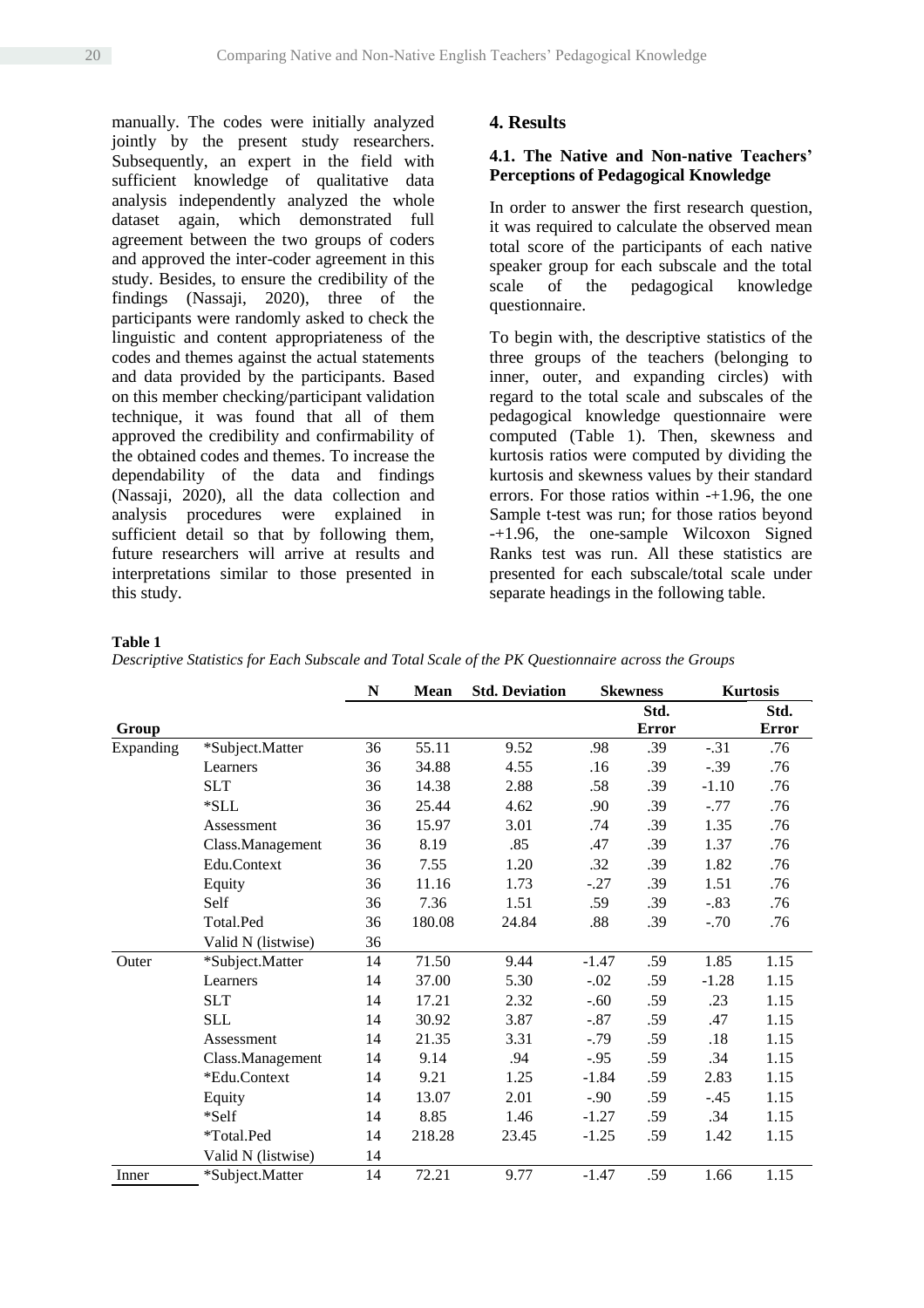| <b>T</b> 1 |                    | $\blacksquare$ | $\cdot$ . |       |         |     |        |      |
|------------|--------------------|----------------|-----------|-------|---------|-----|--------|------|
|            | Valid N (listwise) | 14             |           |       |         |     |        |      |
|            | *Total.Ped         | 14             | 222.28    | 21.82 | $-1.72$ | .59 | 3.76   | 1.15 |
|            | *Self              | 14             | 9.14      | 1.16  | $-1.67$ | .59 | 3.06   | 1.15 |
|            | Equity             | 14             | 13.50     | 1.40  | $-.68$  | .59 | $-.53$ | 1.15 |
|            | *Edu.Context       | 14             | 8.92      | 1.63  | $-1.33$ | .59 | .89    | 1.15 |
|            | Class.Management   | 14             | 9.14      | 1.02  | $-.82$  | .59 | $-.54$ | 1.15 |
|            | Assessment         | 14             | 21.14     | 3.25  | $-.53$  | .59 | .30    | 1.15 |
|            | $*SLL$             | 14             | 32.64     | 3.65  | $-2.27$ | .59 | 5.44   | 1.15 |
|            | $*SLT$             | 14             | 18.35     | 2.34  | $-1.76$ | .59 | 3.28   | 1.15 |
|            | Learners           | 14             | 37.21     | 6.37  | $-.58$  | .59 | $-.81$ | 1.15 |
|            |                    |                |           |       |         |     |        |      |

Note. \* shows data not meeting normality assumption.

Tables 2 to 4 present the one-sample t-test and Wilcoxon Signed Ranks Test results for Total

Pedagogical Knowledge.

#### **Table 2**

*The One-Sample T-Test Statistics* 

| Group     |           |    | Mean   | <b>Std. Deviation</b> | <b>Std. Error Mean</b> |
|-----------|-----------|----|--------|-----------------------|------------------------|
| Expanding | Total.Ped | 36 | 180.08 | 24.84                 | 4.14                   |
| Outer     | Total.Ped |    | 218.28 | 23.45                 | 6.26                   |
| Inner     | Total.Ped |    | 222.28 | .82                   | 5.83                   |

#### **Table 3**

*The One-Sample T-Test Results*

|           |           |      | Test Value $= 150$ |                   |                   |       |                                              |  |  |
|-----------|-----------|------|--------------------|-------------------|-------------------|-------|----------------------------------------------|--|--|
|           |           |      |                    |                   | Mean              |       | 95% Confidence Interval of<br>the Difference |  |  |
| Group     |           |      | df                 | $Sig. (2-tailed)$ | <b>Difference</b> | Lower | Upper                                        |  |  |
| Expanding | Total.Ped | 7.26 | 35                 | .00               | 30.08             | 21.67 | 38.48                                        |  |  |

#### **Table 4**

*The Wilcoxon Signed Ranks Test (Group = Outer) Results*

| Group | Null Hypothesis                              | Test                                       | Sig. | Decision                      |
|-------|----------------------------------------------|--------------------------------------------|------|-------------------------------|
| Outer | The median of Total. Ped equals to<br>150.00 | One sample Wilcoxon<br><b>Signed Ranks</b> | .001 | Reject the null<br>hypothesis |
| Inner | The median of Total. Ped equals to<br>150.00 | One sample Wilcoxon<br><b>Signed Ranks</b> | .001 | Reject the null<br>hypothesis |

Asymptotic significances are displayed. The significance level is .05

Given the observed means in Table 2 and the significant results in the following tables for the theoretical mean/median (i.e., 150), it is concluded that all the three teacher groups have higher than average Total Pedagogical Knowledge.

To enrich the research findings, triangulate the results, and provide a comprehensive response to the first research question, a semi-structured

interview was conducted. To do so, three participants from each group (the inner, outer, and expanding circle countries) were asked to participate in an online interview through Skype, video call, and voice call. The first interview question dealt with the necessary knowledge for effective teaching. The results for this interview question and the extracted themes are presented in Table 5.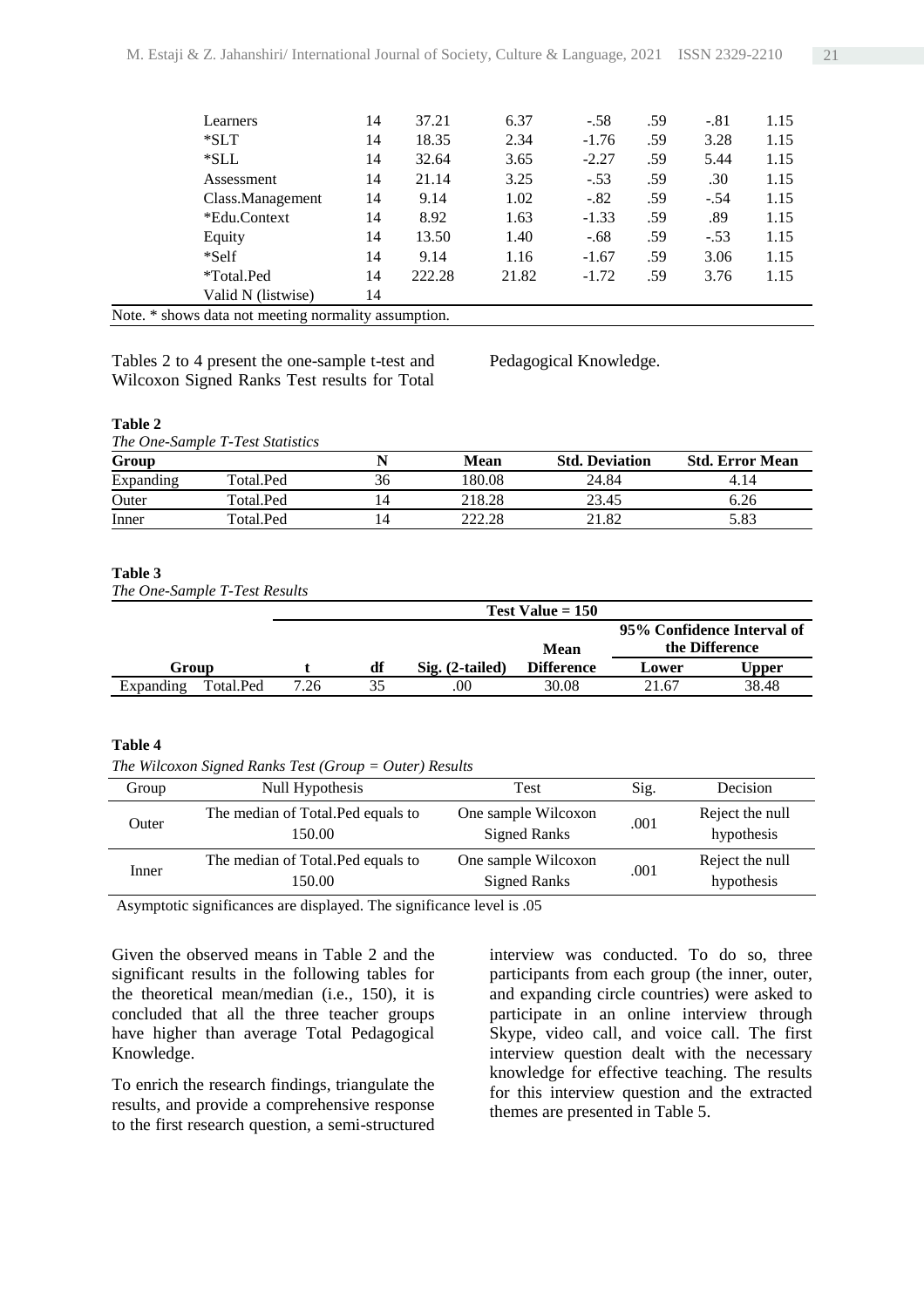| The Furncipants Answers to the First Question of the Interview |                                                         |       |                                  |           |  |  |
|----------------------------------------------------------------|---------------------------------------------------------|-------|----------------------------------|-----------|--|--|
| <b>Related Interview</b><br><b>Ouestion</b>                    | <b>Theme</b>                                            | Inner | <b>Frequency</b><br><b>Outer</b> | expanding |  |  |
|                                                                | 1. Different Kinds of Knowledge                         |       |                                  |           |  |  |
|                                                                | 2. Awareness of different<br>Approaches and Methodology |       |                                  |           |  |  |
| Q1: Necessary Knowledge                                        | 3. Creativity and scaffolding                           |       |                                  |           |  |  |
| for Effective Teaching                                         | 4. Psychology                                           |       |                                  |           |  |  |
|                                                                | 5. Setting a context                                    |       | O                                |           |  |  |
|                                                                | 6. Time Management and Lesson<br>Plan                   |       |                                  |           |  |  |

**Table 5** *The Participants' Answers to the First Question of the Interview*

As Table 5 shows, all the teachers from the three group types (i.e., the inner, outer, and expanding circles) referred to the knowledge of grammar, vocabulary, pronunciation, content knowledge, psychology, subject matter, lesson plan and time management, individual differences in learners, and learner psychology as necessary knowledge bases for effective teaching. However, as Table 5 shows, the knowledge of setting a context is not specified by teachers of the inner and outer circle countries. Presumably, this knowledge has already been defined for them. It is better to say that, by default, they have it; however, the teachers of the expanding circle countries named it as a necessary knowledge basis that they should have had. Some of the teachers' answers to this interview question are presented as follows:

Teacher (1) from the inner circle: *In my idea, the knowledge of grammar, vocabulary, pronunciation, content knowledge, psychology, I mean how to deal with different students, creativity, when each teacher goes to class he/she should have a lesson plan to arrange the class accordingly.*

Teacher (7) from the outer circle: *I think a good teacher should be aware of different approaches and methodologies and know about scaffolding, other things which are necessary such as knowledge of grammar, vocabulary, pronunciation, time management lesson plan.*

Teacher (5) from the expanding circle: *Teachers should have different kinds of knowledge, like vocabulary, grammar, pronunciation, management of the classroom. But to me, as a non-native teacher, knowing how to create a context for our learners matters.* 

The second interview question, which was also related to the first one, was about the sources of this necessary knowledge and how teachers acquire them. As Table 6 (below) shows, the teachers pointed to the academic training courses that every teacher should pass before being a teacher, and to the experiences that they had during the process of teaching; extending the knowledge by collaborating with their colleagues, considering the students' feedback, and through observation.

*The Participants' Answers to Other Interview Questions*

| <b>Related Interview Question</b>                        | Theme                                                 | Inner | <b>Frequency</b><br><b>Outer</b> | expanding |
|----------------------------------------------------------|-------------------------------------------------------|-------|----------------------------------|-----------|
|                                                          | 1. Academic and Training<br>Course                    |       | 3                                |           |
| Q2: where does teacher's                                 | 2. Experience and feedback                            |       |                                  |           |
| knowledge come from?                                     | 3. Observation and learning<br><b>From Colleagues</b> |       |                                  |           |
| Q3: Necessary to Learn                                   | 1. Not necessary                                      |       |                                  |           |
| Different Varieties of World                             | 2. That is helpful                                    |       |                                  |           |
| <b>English to increase Teachers</b><br>General Knowledge | 3. Know the differences Among<br>Variety              | ∍     | 3                                | 3         |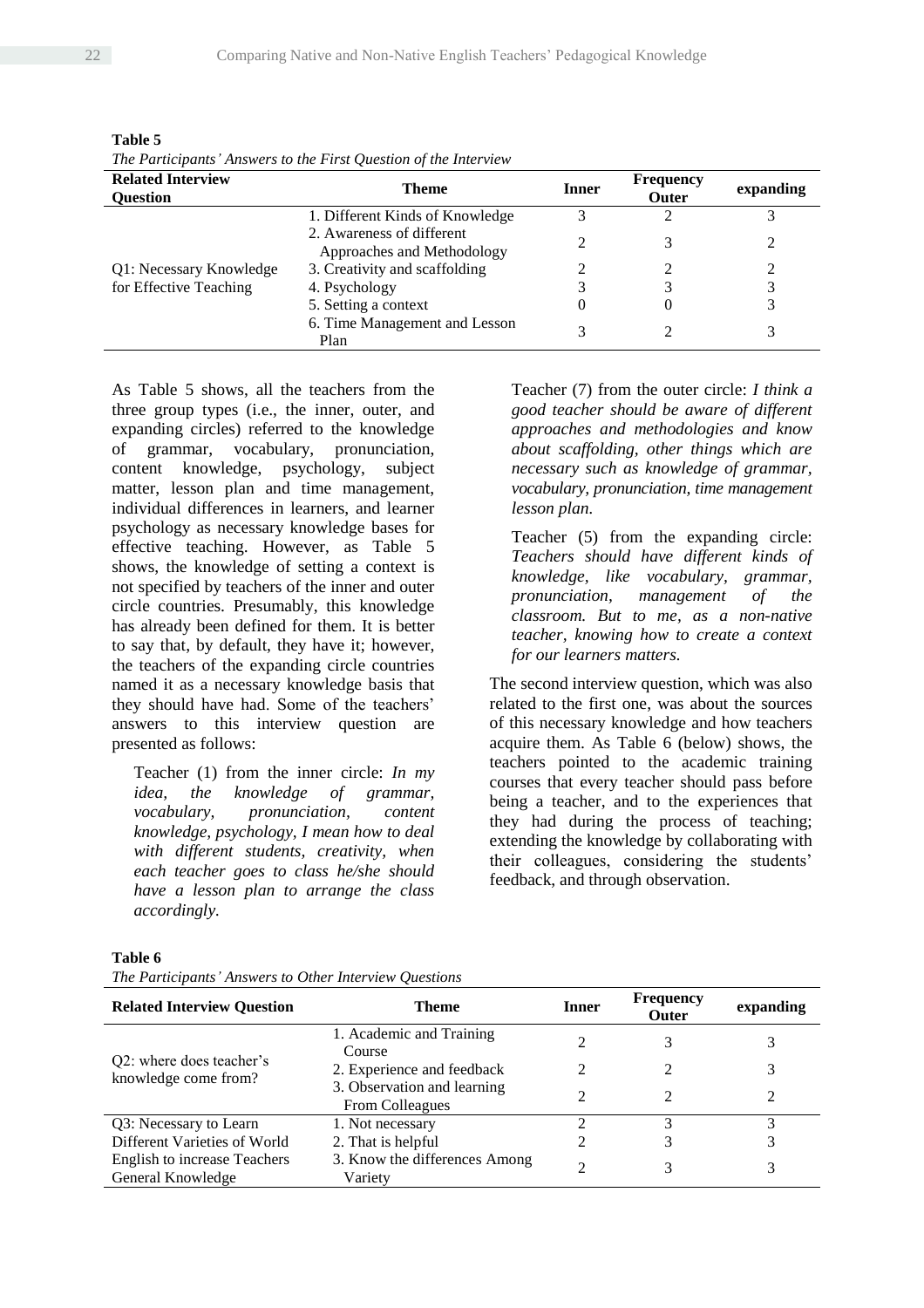| Q4: Necessary to Learn                                | 1. Not necessary                                  |  |  |
|-------------------------------------------------------|---------------------------------------------------|--|--|
| Different Varieties of World                          | 2. It would be useful                             |  |  |
| English to increase Teachers<br>Pedagogical Knowledge | 3. Know the differences to<br>inform the students |  |  |

Some of the teachers' responses to this question are presented as follows:

Teacher (1) from the inner circle: *This knowledge comes from training courses that you have; some of them can come from experience, reading academic books, feedback from our own teaching, and observation.* 

Teacher (2) from the outer circle: *Learning in the classroom, professional courses, from the books, from different teachers, different students, and university academic qualifications.*

Teacher (6) from the expanding: *learning from our teachers during the process of learning during school and university. Observation of our colleagues and feedback from the students.* 

Question 3 and 4 of the interview both examined if knowing varieties of world Englishes is necessary for an English native/non-native teacher to develop general and pedagogical knowledge bases. As Table 6 shows, the majority of the teachers (90%) believed that knowing the varieties of world Englishes was not necessary, but it would be helpful for teachers in order to explain the cultural differences to their students. Some of the teachers' remarks are presented as follows:

Teacher (3) from the expanding circle: *I find it very useful to be familiar with varieties of word Englishes, because English is not just used by American or British people. So, it is very useful to know* 

*and identify the cultural differences and explain them to the students.*

Teacher (7) from the outer circle: *I don't think it is necessary to learn all other varieties of English, but you can concentrate on the differences only.*

The qualitative results revealed that there existed slight differences between the native and non-native teachers belonging to the inner, outer, and expanding circle countries in terms of their pedagogical knowledge.

#### **4.2. Differences Between the Native and Non-native English Teachers' Perceptions of Pedagogical Knowledge**

The response to this research question required to compare the three native speaker groups in terms of the mean total score for each subscale and total scale of the pedagogical knowledge questionnaire. To begin with, the descriptive statistics of the three groups in the pedagogical knowledge questionnaire, its total scale, and all its subscales were computed (Table 1). Then, to check the normality assumptions, the Skewness and kurtosis ratios were computed by dividing the kurtosis and Skewness values by their standard error. For those ratios within -+1.96, the one-way ANOVA was run; for those ratios beyond -+1.96, the one sample Kruskal Wallis Test was run.

One assumption of ANOVA is the homogeneity of variances which was tested by running Levene's test, whose results in Table 7 show the assumption is met ( $p > .05$ ).

| Table 7                              |
|--------------------------------------|
| The Test of Homogeneity of Variances |

|                   | <b>Levene Statistic</b> | df1 | df2 | Sig. |
|-------------------|-------------------------|-----|-----|------|
| Learners          | . 89                    |     | 61  | .10  |
| Assessment        | .16                     |     | 61  | .84  |
| Class. Management | .21                     |     | 61  | .30  |
| Equity            | .05                     |     | 61  | .35  |

Table 8 presents the main ANOVA findings, showing that the three groups do not differ with regard to the knowledge of learners ( $p$  > .05), but they do differ in terms of the knowledge of assessment, class management, as well as equity ( $p < .05$ ).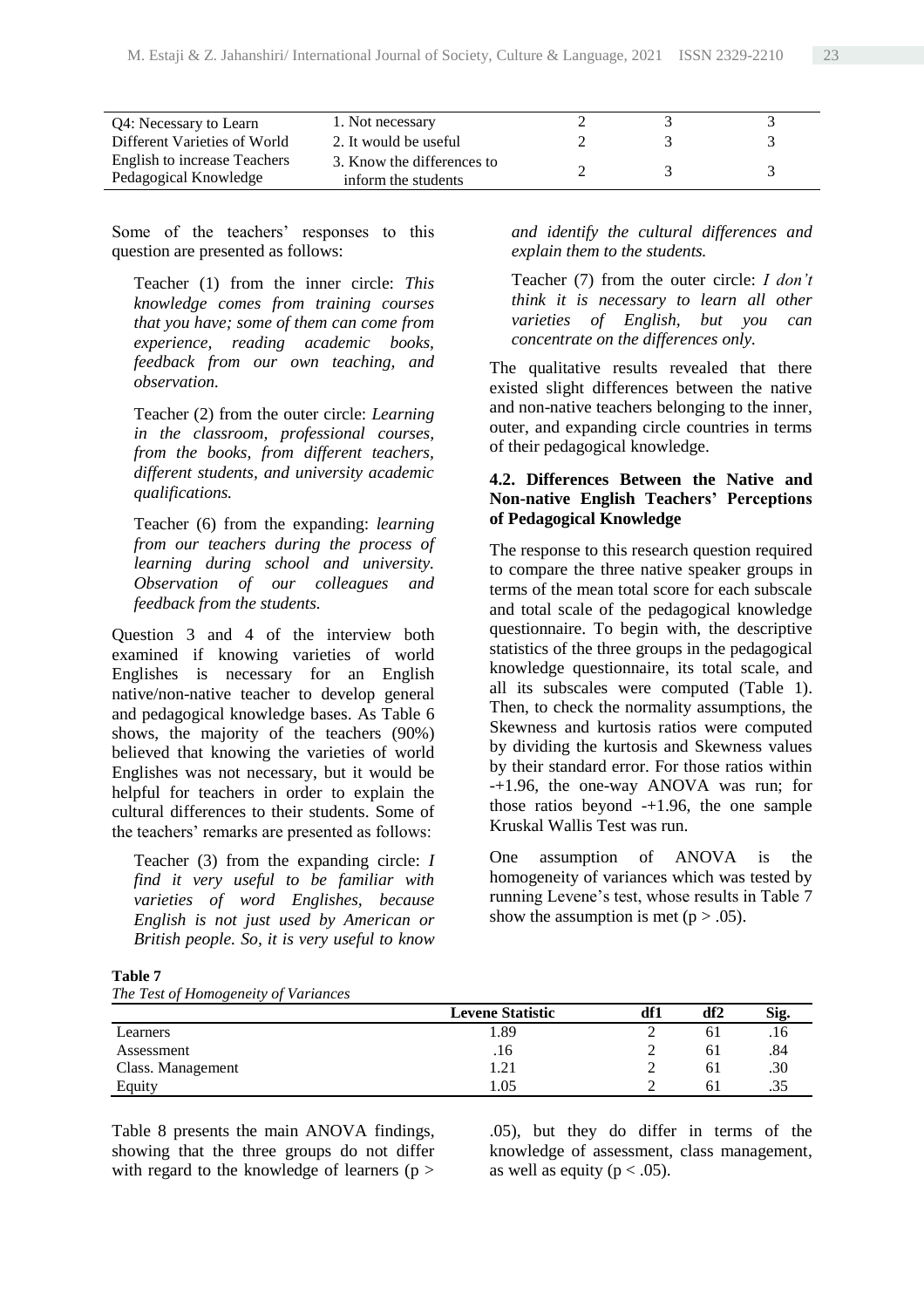|                  |                       | <b>Sum of Squares</b> | df             | <b>Mean Square</b> | F             | Sig. |
|------------------|-----------------------|-----------------------|----------------|--------------------|---------------|------|
|                  | Between Groups        | 77.82                 | 2              | 38.91              | 1.46          | .23  |
| Learners         | Within Groups         | 1621.91               | 61             | 26.58              |               |      |
|                  | Total                 | 1699.73               | 63             |                    |               |      |
| Assessment       | <b>Between Groups</b> | 439.03                | 2              | 219.51             | 22.32         | .00. |
|                  | Within Groups         | 599.90                | 61             | 9.83               |               |      |
|                  | Total                 | 1038.93               | 63             |                    | 8.46<br>11.97 |      |
|                  | <b>Between Groups</b> | 14.16                 | $\overline{2}$ | 7.08               |               | .00. |
| Class.Management | Within Groups         | 51.06                 | 61             | .83                |               |      |
|                  | Total                 | 65.23                 | 63             |                    |               |      |
|                  | <b>Between Groups</b> | 72.00                 | $\overline{2}$ | 36.00              |               | .00. |
| Equity           | Within Groups         | 183.42                | 61             | 3.00               |               |      |
|                  | Total                 | 255.43                | 63             |                    |               |      |

**Table 8**

*ANOVA Results for Comparing the Groups for Each Subscale of Pedagogical Knowledge*

In order to see which groups exactly differed, post hoc pairwise comparison tests were done through Bonferroni adjustment for multiple comparisons to avoid Type I error (Table 9).

**Table 9**

|  |  | The Multiple Comparisons Bonferroni for Each Subscale of Pedagogical Knowledge |  |  |  |  |  |  |  |
|--|--|--------------------------------------------------------------------------------|--|--|--|--|--|--|--|
|--|--|--------------------------------------------------------------------------------|--|--|--|--|--|--|--|

|                           |                |            | <b>Mean</b>                    |              |      | 95% Confidence<br><b>Interval</b> |              |
|---------------------------|----------------|------------|--------------------------------|--------------|------|-----------------------------------|--------------|
|                           | (I) Group      | $J)$ Group |                                | Std.         |      |                                   |              |
| <b>Dependent Variable</b> |                |            | Difference (I-<br>$\mathbf{J}$ | <b>Error</b> | Sig. | Lower                             | <b>Upper</b> |
|                           |                |            |                                |              |      | <b>Bound</b>                      | <b>Bound</b> |
|                           | Expanding      | Outer      | $-5.38$ <sup>*</sup>           | .98          | .00. | $-7.81$                           | $-2.95$      |
|                           |                | Inner      | $-5.17*$                       | .98          | .00. | $-7.60$                           | $-2.73$      |
| Assessment                | Outer          | Expanding  | $5.38*$                        | .98          | .00. | 2.95                              | 7.81         |
|                           |                | Inner      | .214                           | 1.18         | 1.00 | $-2.70$                           | 3.13         |
|                           | Inner          | Expanding  | $5.17*$                        | .98          | .00. | 2.73                              | 7.60         |
|                           |                | Outer      | $-.214$                        | 1.18         | 1.00 | $-3.13$                           | 2.70         |
|                           | Expanding      | Outer      | $-.94*$                        | .28          | .005 | $-1.65$                           | $-.23$       |
|                           |                | Inner      | $-.94*$                        | .28          | .005 | $-1.65$                           | $-.23$       |
|                           | Outer<br>Inner | Expanding  | $.94*$                         | .28          | .005 | .23                               | 1.65         |
| Class.Management          |                | Inner      | .00                            | .34          | 1.00 | $-.85$                            | .85          |
|                           |                | Expanding  | $.94^{\frac{1}{2}}$            | .28          | .005 | .23                               | 1.65         |
|                           |                | Outer      | .00.                           | .34          | 1.00 | $-.85$                            | .85          |
|                           | Expanding      | Outer      | $-1.90^*$                      | .54          | .003 | $-3.24$                           | $-.56$       |
|                           |                | Inner      | $-2.33*$                       | .54          | .000 | $-3.67$                           | $-.98$       |
|                           |                | Expanding  | $1.90*$                        | .54          | .003 | .56                               | 3.24         |
| Equity                    | Outer          | Inner      | $-.42$                         | .65          | 1.00 | $-2.04$                           | 1.18         |
|                           |                | Expanding  | $2.33*$                        | .54          | .00  | .98                               | 3.67         |
|                           | Inner          | Outer      | .42                            | .65          | 1.00 | $-1.18$                           | 2.04         |

\*. The mean difference is significant at the 0.05 level.

The results in Table 9 show that the inner and outer groups do not differ in terms of their knowledge of assessment, class management, and equity  $(p > .05)$ , but they are of significantly much higher mean scores in terms of the knowledge of assessment, class management, and equity than the expanding group ( $p < .05$ ).

Table 10 presents the main Kruskal Wallis Test outcomes, showing that the groups differ significantly with regard to the total Pedagogical Knowledge, knowledge of Subject matter, Second Language Teaching, Second Language Learning, Educational Context, and Self ( $p < .05$ ).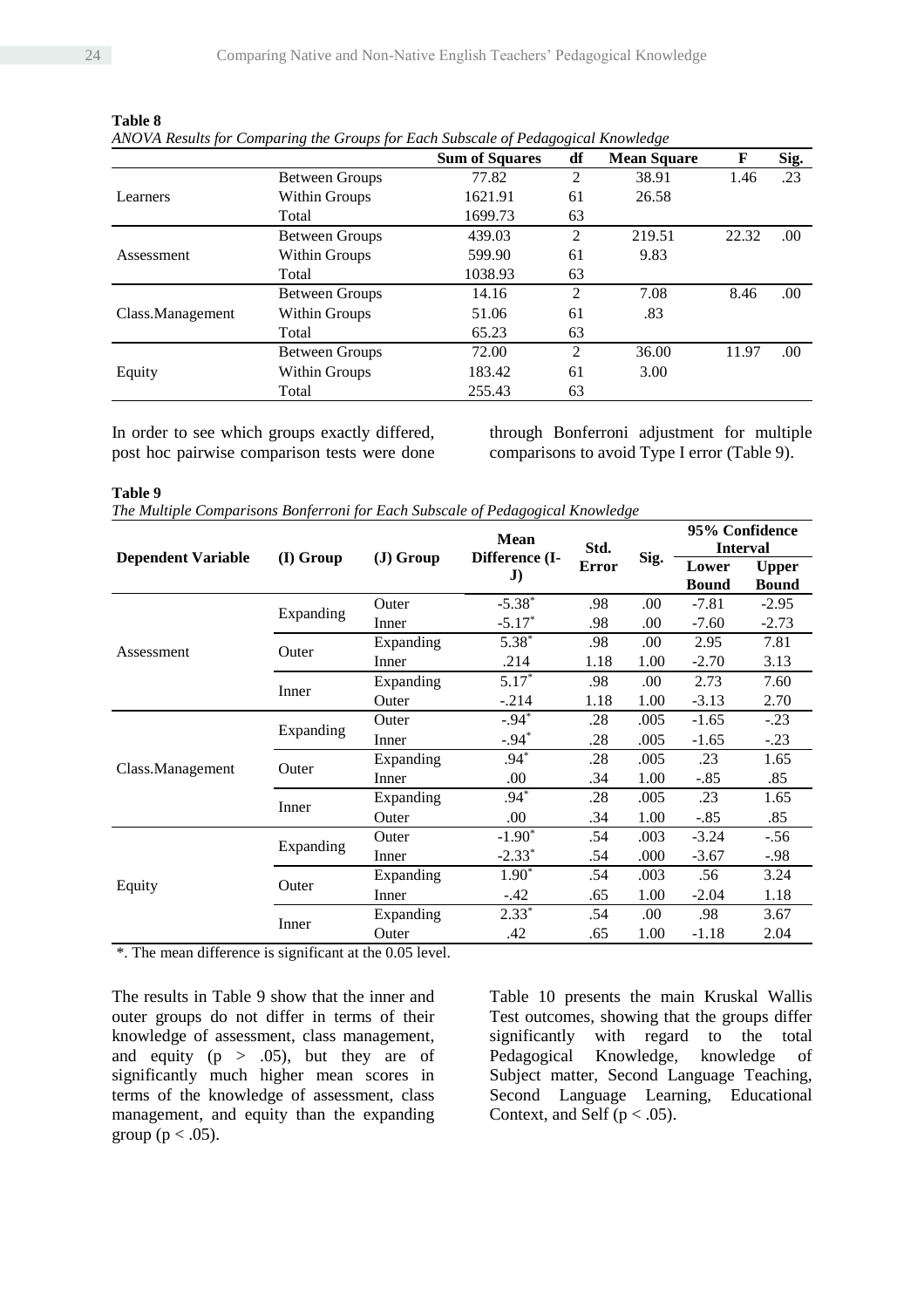| Introduct tradition for comparing the Groups Teaugoglear Knowledge |                       |            |       |                    |      |                  |  |  |
|--------------------------------------------------------------------|-----------------------|------------|-------|--------------------|------|------------------|--|--|
|                                                                    | <b>Subject.Matter</b> | <b>SLT</b> | SLL   | <b>Edu.Context</b> | Self | <b>Total.Ped</b> |  |  |
| Chi-Square                                                         | 27.10                 | 20.09      | 22.66 | 7.09               | 5.49 | 26.21            |  |  |
| Df                                                                 |                       |            |       |                    |      |                  |  |  |
| Asymp. Sig.                                                        | .00                   | .00        | .00   | .00                |      | .00              |  |  |

**Table 10** *Kruskal Wallis Test for Comparing the Groups' Pedagogical Knowledge*

In order to see which groups exactly differed, post hoc pairwise comparison tests were run, whose results in Table 11 show that the inner and outer circle groups do not differ<br>concerning their Total Pedagogical concerning their Total Pedagogical Knowledge, knowledge of the Subject matter,

SLT, SLL, Educational Context, and Self ( $p >$ .05), but they are of significantly much higher mean scores in terms of the total Pedagogical Knowledge, knowledge of the Subject matter, SLT, SLL, Educational Context, and Self than the expanding group ( $p < .05$ ).

#### **Table 11**

*The Kruskal Wallis Test on Comparison in terms of Pedagogical Knowledge*

| Component   | Sample-Sample2         | <b>Test Statistics</b> | Std.  | Std. Test         | Sig. | Adj. Sig |
|-------------|------------------------|------------------------|-------|-------------------|------|----------|
|             |                        |                        | Error | <b>Statistics</b> |      |          |
| Subject     | <b>Expanding-Outer</b> | $-22.98$               | 5.80  | $-3.96$           | .00. | .00.     |
| Matter      | Expanding-Inner        | $-25.27$               | 5.80  | $-4.35$           | .00  | .00.     |
|             | Outer-Inner            | $-2.28$                | 6.96  | $-.32$            | .74  | 1.00     |
| <b>SLT</b>  | <b>Expanding-Outer</b> | $-16.34$               | 5.78  | $-2.82$           | .00  | .01      |
|             | Expanding-Inner        | $-23.91$               | 5.78  | $-4.13$           | .00  | .00.     |
|             | Outer-Inner            | $-7.57$                | 6.94  | $-1.09$           | .27  | .82      |
| <b>SLL</b>  | <b>Expanding-Outer</b> | $-18.39$               | 5.76  | $-3.19$           | .00. | .00.     |
|             | Expanding-Inner        | $-24.71$               | 5.76  | $-4.28$           | .00. | .00.     |
|             | Outer-Inner            | $-6.32$                | 6.92  | $-.91$            | .36  | 1.00     |
| Educational | <b>Expanding-Outer</b> | $-17.44$               | 5.54  | $-3.14$           | .00. | .00.     |
| Context     | Expanding-Inner        | $-19.19$               | 5.54  | $-3.45$           | .00. | .00.     |
|             | Outer-Inner            | 1.75                   | 6.65  | .26               | .79  | 1.00     |
| Self        | Expanding-Outer        | $-16.30$               | 5.70  | $-2.85$           | .00. | .01      |
|             | Expanding-Inner        | $-19.37$               | 5.70  | $-3.39$           | .00  | .00      |
|             | Outer-Inner            | $-3.07$                | 6.84  | $-.44$            | .65  | 1.00     |
| Pedagogical | Expanding-Outer        | $-22.61$               | 5.81  | $-3.88$           | .00  | .00.     |
| Knowledge   | Expanding-Inner        | $-24.93$               | 5.81  | $-4.28$           | .00. | .00.     |
|             | Outer-Inner            | $-2.32$                | 6.98  | $-.33$            | .73  | 1.00     |

All in all, a potential conclusion is that the null hypothesis related to the second research question was almost rejected. That is to say, there were significant differences between the expanding, inner, and outer circles of native and non-native teachers in terms of their pedagogical knowledge subscales/total scale in the English as an International Language context except for the subscale of knowledge of learners.

#### **5. Discussion**

This section is concerned with the discussion of the main findings of this study in light of the theoretical underpinning of the study and previous studies presented in the extant literature. Regarding the first research question, the one-sample t-test and Wilcoxon

signed ranks test results revealed that all the three circles of English teachers (inner, outer, expanding) had higher than average total pedagogical knowledge, and the null hypothesis for each group and all the subscales except the knowledge of assessment was rejected. In particular, only the outer and inner groups had higher than average knowledge of assessment ( $p<.05$ ). The expanding group just had an average knowledge of assessment (p>.05), and the null hypothesis was supported in terms of the knowledge of assessment in the expanding group.

The results of the present study are in line with the findings of the other studies which have been done in this field (e.g., Malva et al., 2020; Mathers, 2021; Worden, 2019). In a study of teachers' pedagogical knowledge,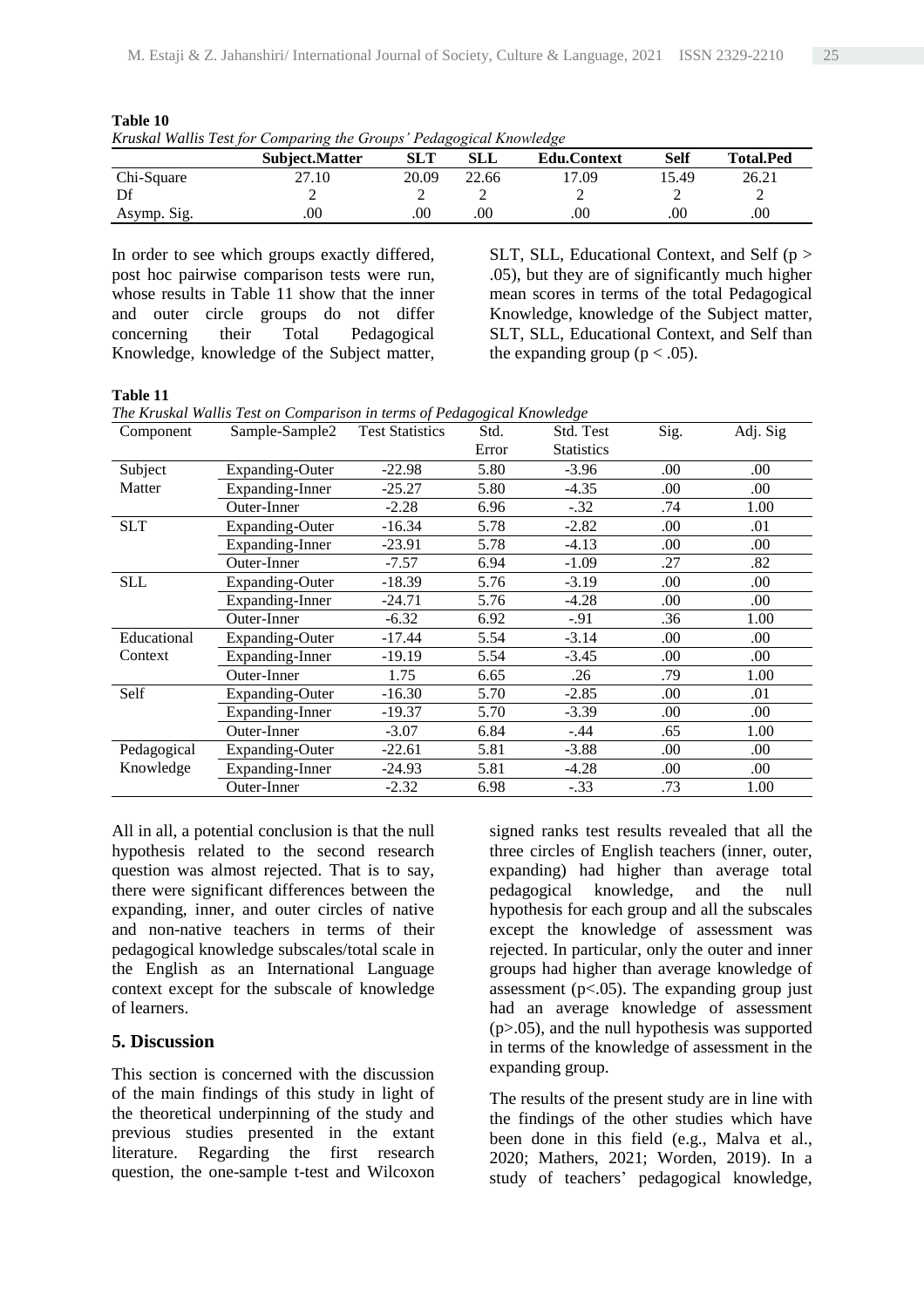Gatbonton (2000) examined the patterns of knowledge that experienced second language (L2) teachers used during their instruction. Using the stimulated recall technique, 21 categories of pedagogical knowledge, as reported to be used by the respondents, were determined. Mullock (2006) also replicated Gatbonton's research by utilizing a similar research design. The outcomes were to a large extent in line with the results of Gatbonton's study. The category identified by Mullock (2006), which is the main one, was Language Management. The other categories in descending rank order were the knowledge of students, procedure check, progress review, and noting the student reaction/behavior, respectively.

The interview results, exploring the native and non-native English teacher's perceptions of pedagogical knowledge in the EIL context, showed that they were generally aware of the knowledge required for effective teaching, and all the three groups of teachers belonging to the inner, outer, and expanding circle countries pointed to the different kinds of the pedagogical knowledge, which is in line with the studies referring to the importance of investigating perceptions of native and nonnative English teachers in the English as an international context (Lee et al., 2019; Tajeddin et al., 2019). In particular, they referred to the knowledge of grammar, vocabulary, pronunciation, learner, and how to deal with individual differences, awareness of different approaches and methodologies, and other types of explicit and implicit knowledge. They believed that teachers have to change a lot of things and understand the differences between the requirements of the education systems and what is needed in the class. Subject knowledge, scaffolding, lesson planning, and time management were also mentioned as other types of knowledge essential for the teachers, which is in line with previous findings (Soysa & Radmard, 2018; Wiens et al., 2020).

As for the resources of teachers' knowledge, they believed that this knowledge came from academic courses that they attended, experiences that every teacher had before becoming a teacher, colleagues, and the feedback that they received from students. The vast majority of the three groups of teachers

(i.e., inner (66%), outer (100%), and expanding(100%)) considered English a communication tool and did not regard learning all varieties of world Englishes along with the native speaker model of English to be necessary for increasing their general or pedagogical knowledge and believed that it is sufficient to know the differences of varieties of WE to better introduce various cultural stereotypes to the students and develop pedagogical knowledge. These findings support the results of Gatbonton's (1999) think-aloud study in which two experienced English language teacher groups were examined for their beliefs about their pedagogical knowledge and the effects such beliefs might have on their instructional practices. Similar categories of pedagogical knowledge emerged from these teachers' reports.

Concerning the second research question, using one-way ANOVA, Kruskal Wallis, and pairwise comparison tests, the results indicated that the null hypothesis to this research question was almost rejected. That is to say, there were significant differences between expanding, inner, and outer circles of native and non-native teachers in terms of pedagogical knowledge subscales/total scale in the English as an international language context except for the subscale of knowledge of learners. Results have shown that the three groups did not differ in terms of knowledge of learners ( $p > .05$ ), but they did differ in terms of knowledge of assessment, class management, and equity ( $p < .05$ ). The inner and outer groups did not differ with regard to the knowledge of assessment, class management, as well as equity ( $p > .05$ ), but they were of significantly much higher mean scores regarding the knowledge of assessment, class management, as well as equity than the expanding group ( $p < .05$ ). The three groups differed significantly concerning the Total Pedagogical Knowledge, Knowledge of the Subject Matter, SLT, SLL, Educational Context, and Self ( $p < .05$ ). The inner and outer groups did not differ in terms of Total Pedagogical Knowledge, Knowledge of the Subject Matter, SLT, SLL, Educational Context, and Self ( $p > .05$ ), but they were of significantly much higher mean scores in terms of Total Pedagogical Knowledge, Knowledge of the Subject Matter, SLT, SLL,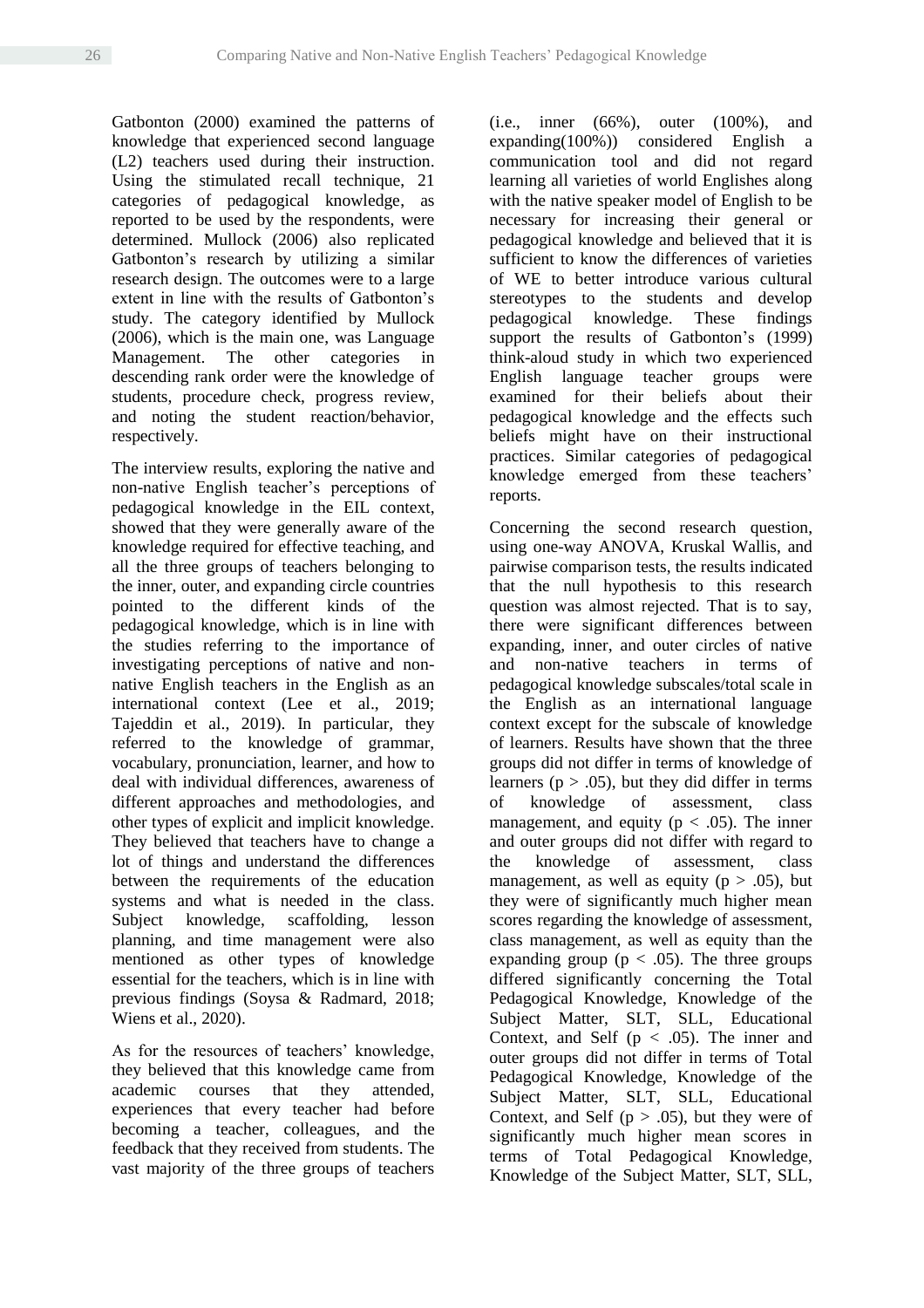Educational Context, and Self than the expanding group ( $p < .05$ ).

Regarding the divergence between native and non-native instructors, Reves and Medgyes (1994) reported that the non-native teachers have been in difficult situations as a result of language deficiencies, and therefore they suggested that there should be efforts to improve the language proficiency of the nonnative teachers to minimize these deficiencies. Considering the importance of teachers' selfconfidence in teaching, they suggested that non-native teachers must be cognizant of their potentialities and accept the differences they have with their native counterparts, which is quite normal and sound. Medgyes (1994) has considered native and non-native instructors as "two different species" (p. 27), and that native and non-native instructors are dissimilar with regard to their language proficiency and instructional practice while stressing the fact that the differences do not mean "better or worse" (p. 76).

In sum, the outcomes showed that generally, all of the teachers belonging to the inner-, outer-, and expanding-circle countries have had good and high perceptions of pedagogical knowledge. They have seen both the benefits and drawbacks of being a native and/or nonnative instructor. To them, pedagogical practices do not rely on being a native or nonnative; rather, they depend on being well prepared and knowledgeable in teaching.

By drawing on the findings of this study, it is concluded that teachers belonging to inner, outer, and expanding circle countries have had high perceptions of pedagogical knowledge, and that many other types of knowledge can enhance their teaching and practices in the class, mainly the knowledge of subject matter (pedagogical content knowledge). Statistically significant differences were also found between the inner, outer, expanding circle teachers, meaning that there existed a variety of perceptions of PK between native and nonnative teachers.

Hence, in line with previous findings (Lee, 2019; Lee et al., 2019; Mathers, 2021; Soysal & Radmard, 2018; Wiens, Beck, & Lunsmann, 2020), the outcomes of the present research have offered language researchers and teacher educators great insights into the assumptions

held by the teachers regarding the different aspects of pedagogical knowledge. For instance, teacher education programs in the expanding circle can make adjustments in their current practices to expose the pre- and inservice teachers to a range of English varieties. Teacher educators are also required to design and prepare workshops and training sessions for instructors and teacher students to make them aware of their own pedagogical knowledge and responsibilities, in addition to the potential contributions that they can have in the teaching and learning process. As international communication involves an extensive range of English users worldwide, EIL-oriented approaches are required to be implemented in ELT and, more specifically, in its materials development and use (Nguyen, Marlina, & Cao, 2020).

One limitation of the present study was the feasibility of access to native (inner-circle) and non-native (outer and expanding circle) teachers. The teachers who were representative of the 3 circle countries and were willing to cooperate and join this study. If the data could have been collected from different inner, outer, and expanding countries, the results could have allowed for stronger conclusions. Considering the large population of EIL teachers around the world, drawing any general conclusions based on the study findings must be done with caution. The other limitation was related to the participants' interview, which had to be conducted online through Ovoo, Skype, or video conferencing. The semi-structured interviews with nonnative teachers from Iran were face-to-face, as a result, more comprehensive data were collected during the interactions.

Despite the mismatches between the current status and functions of EIL and the conventional assumption of ELT, as Seidlhofer (1999) states, it may be a lot useful to carry out future research studies to evaluate the efficacy of teacher education programs, training teachers of inner, outer, and expanding circle countries. It is necessary to explore in what ways these programs educate future teachers about the principles of EIL and various types of teachers' knowledge. This can determine and assess the formation of teachers' knowledge. As there were inconsistencies in the findings, more studies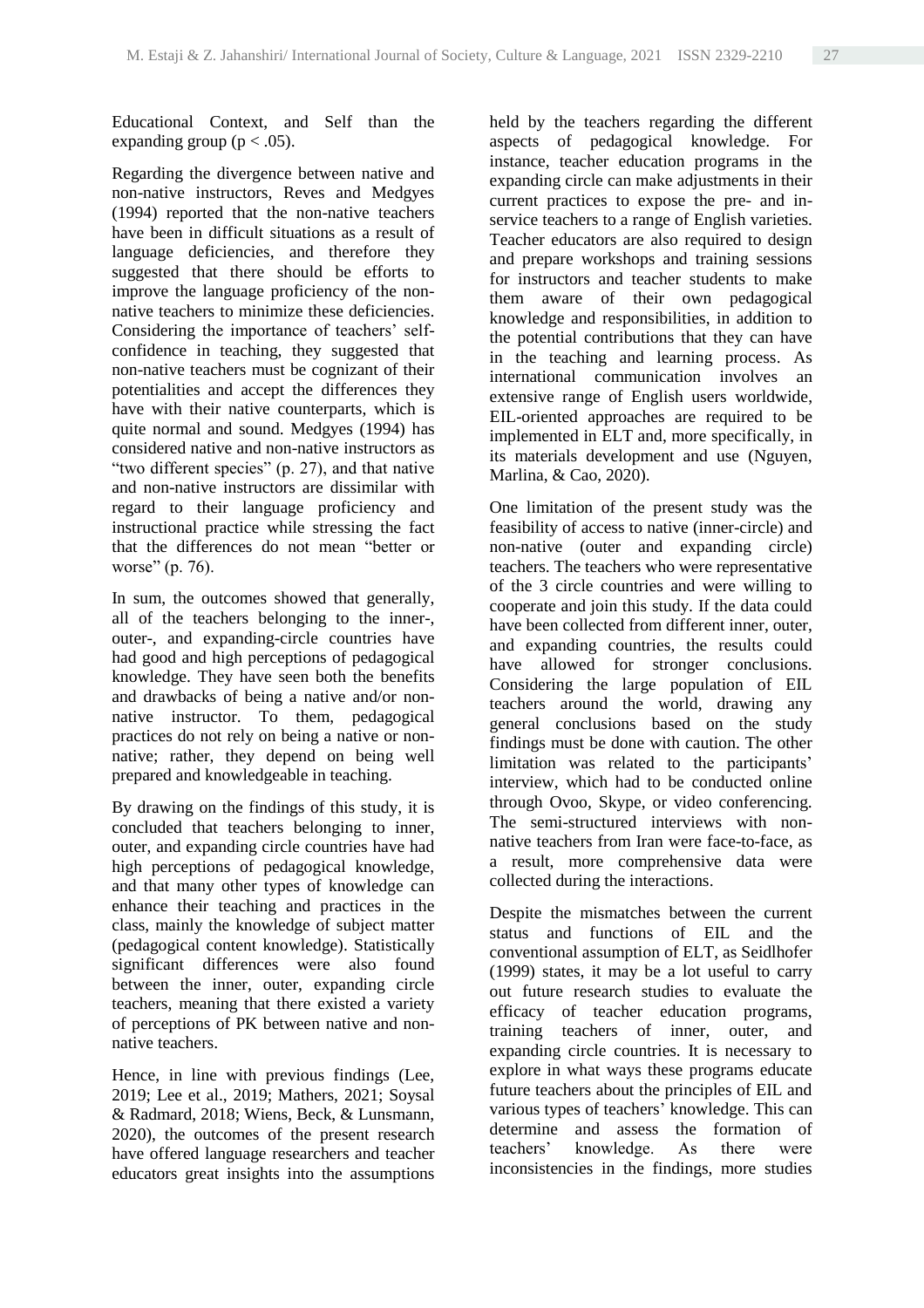are required to identify the gaps between teachers' perceptions and practices of PK for teachers in inner, outer, and expanding circle countries.

## **References**

- Akbari, R., & Dadvand, B. (2014). Pedagogical knowledge base: A conceptual framework for teacher admission. *System*, *42*(1), 12-22. https:// doi.org/10.1016/j.system.2013.11.001
- Jahanshiri, Z. (2018). *Comparing native and non-native English teachers' self-reported perceptions of pedagogical knowledge in the context of teaching English as an international language* (Unpublished MA Thesis). Khatam University, Iran.
- Crystal, D. (2004). The past, present, and future of world English. In A. Gardt & B. Huppauf (Eds.), *Globalization and the future of German* (pp. 27-46). Berlin: Mouton de Gruyter.
- Dadvand, B. (2013). *Examining the pedagogical knowledge base of EFL teachers and its relation to teacher reflection and student achievement*  (Unpublished doctoral dissertation). Tarbiyat Modares University, Tehran, Iran.
- Dörnyei, Z., & Csizér, K. (2012). How to design and analyze surveys in second language acquisition research. In A. Mackey & S. M. Gass (Eds.), *Research methods in second language acquisition: A practical guide* (1st ed., pp. 74-94). Malden, MA: Wiley-Blackwell.
- Elbaz, F. (1981). The teacher's practical knowledge: A report of a case study. *Curriculum Inquiry, 11*(1), 43-71. <https://doi.org/10.2307/1179510>
- Gatbonton, E. (1999). Investigating experienced ESL teachers' pedagogical Knowledge. *The Modern Language Journal, 83*(1), 35-50. [https://doi.org/](https://doi.org/%2010.1111/00267902.0004)  [10.1111/00267902.0004](https://doi.org/%2010.1111/00267902.0004)
- Gatbonton, E. (2000). Investigating experienced ESL teachers' pedagogical Knowledge. *Canadian Modern Language Review, 56*(4), 585-616. [https://doi.org/10.3138/](https://doi.org/10.3138/%20cmlr.56.4.585)  [cmlr.56.4.585](https://doi.org/10.3138/%20cmlr.56.4.585)
- Gatbonton, E. (2008). Looking beyond teachers' classroom behavior: Novice and experienced ESL teachers'

pedagogical knowledge. *Language Teaching Research, 12*(2), 161-182. [https://doi.org/10.1177/1362168807086](https://doi.org/10.1177/1362168807086286) [286](https://doi.org/10.1177/1362168807086286)

- Görlach, M. (Ed.). (1990). *Studies in the history of the English language.*  Heidlberg, Germany: Carl Winter.
- Graddol, D. (2006). *English next. Why global English may mean the end of English as a foreign language.* London: British Council.
- Grieser, D. R., & Hendricks, K. S. (2018). Review of literature: Pedagogical content knowledge and string teacher preparation. *Update: Applications of Research in Music Education, 37*(1), 13- 19. [https://doi.org/10.1177/8755123318](https://doi.org/10.1177/8755123318%20760970)  [760970](https://doi.org/10.1177/8755123318%20760970)
- Jenkins, J. (2003). *World Englishes: A resource book for students.* New York: Routledge.
- Jenkins, J. (2006). Current perspectives on teaching world Englishes and English as a lingua franca. *TESOL Quarterly, 40*(1), 157-181. [https://doi.org/10.2307/](https://doi.org/10.2307/%2040264515)  [40264515](https://doi.org/10.2307/%2040264515)
- Kachru, B. B. (1985). Standards, codification, and sociolinguistic realism: The English language in the outer circle. In R. Quirk & H. G. Widdowson (Eds.), *English in the world: Teaching and learning the languages and literatures* (pp. 11-30). Cambridge: Cambridge University Press.
- Kachru, B. B. (1986). *The alchemy of English: The spread, function, and models in non-native English*. Oxford: Oxford University Press/Illini Press.
- Lee, L. J. (2019). Teacher as change agent: attitude change toward varieties of English through teaching English as an international language. *Asian Englishes, 21*(1). 87-102. [https://doi.org/10.1080/](https://doi.org/10.1080/%2013488678.2018.1434396)  [13488678.2018.1434396](https://doi.org/10.1080/%2013488678.2018.1434396)
- Lee, J. S., Lee, K., & Drajati, N. A. (2019) Preservice English teachers' perceptions of English as an international language in Indonesia and Korea. *Journal of Multilingual and Multicultural Development, 40*(3), 230-243. https:// doi.org/10.1080/01434632.2018.1503669
- Llurda, E. (2004). Non‐native‐speaker teachers and English as an international language. *International Journal of Applied Linguistics, 14*(3), 314-323.